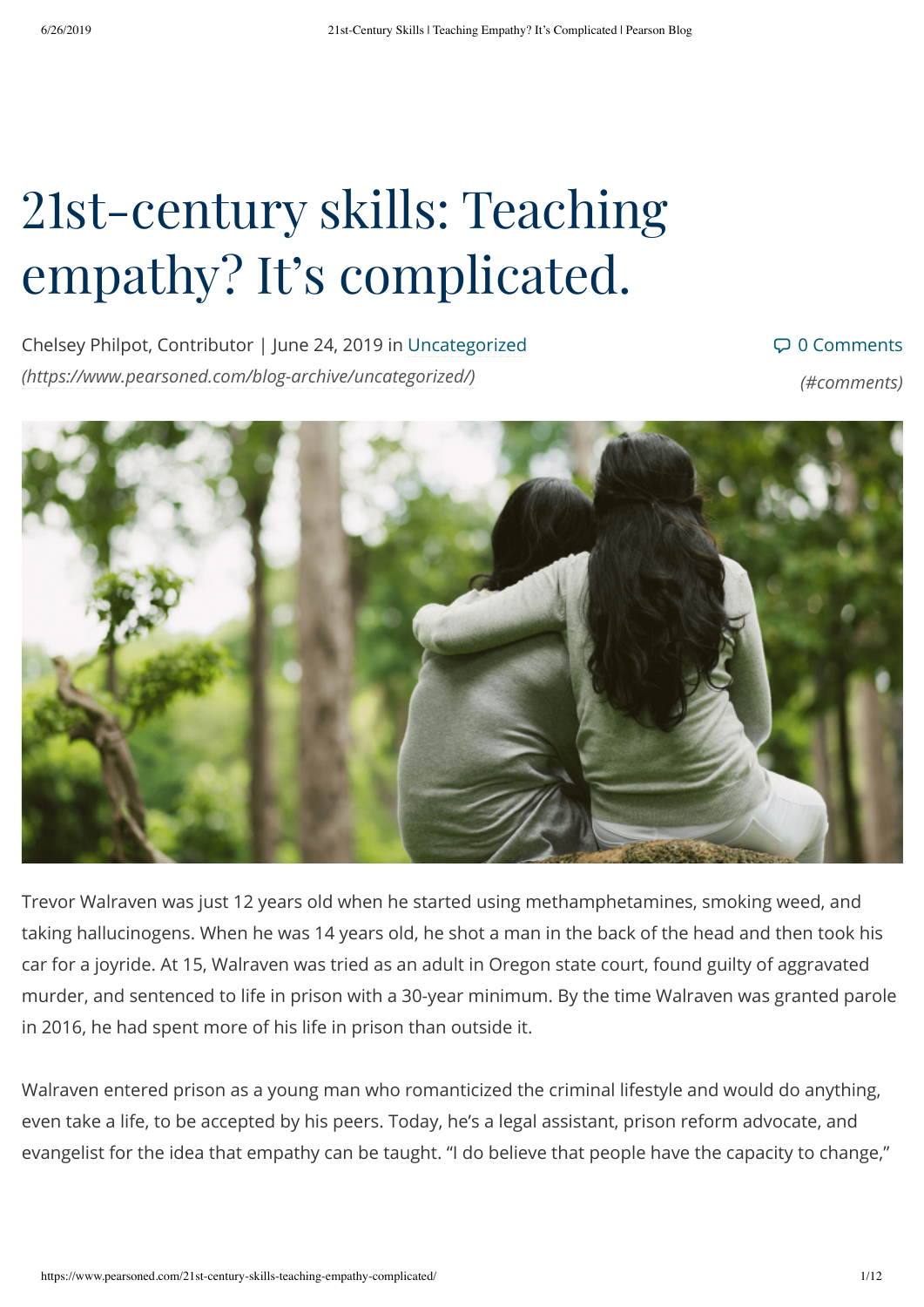he said during a phone interview. "I think there, of course, are limits to everything, but I think it's important to instill hope and to encourage positive, forward progress."

Until recently, most people thought that empathy was something you were born with. You either had it or you didn't. However, research gathered by scientists and doctors over the past few decades shows growing evidence that empathy *can* and *should* be taught.

Researchers and authors have also recently made arguments for why empathy isn't always a good thing. It can lead to racism, tribalism, and a whole bunch of other us-versus-them societal evils that are, in many ways, the opposite of empathy. While we may be able to teach empathy, that doesn't mean doing so is without complications.

### What we mean by "empathy"

In Harper Lee's 1960 classic, *To Kill a Mockingbird*, the character Atticus Finch tells his daughter Scout, "You never really understand a person until you consider things from his point of view...until you climb into his skin and walk around in it." As a lesson in empathy, it's a good start.

However, empathy is more complicated than seeing the world from someone else's perspective. When a human being empathizes with another, she not only identifies what that other person is feeling, she also uses her imagination to viscerally experience what he's experiencing.

In her 2018 book,*The Empathy Effect: Seven Neuroscience-Based Keys for Transforming the Way We Live, Love, Work, and Connect Across Differences*, Dr. Helen Riess, a psychiatrist at Massachusetts General Hospital in Boston, explains that empathy is not just a personality trait. "Increasing evidence suggests that empathy is partially hardwired into the brain and splits into three different aspects," she writes, "emotional (or affective empathy), cognitive (or thinking empathy), and motivation for an empathic response."

Through neuroimaging studies of the brain, scientists have been able to see empathy in action.

Imagine that you happened to cut your hand on a piece of glass while lying in an fMRI machine. The image captured by the fMRI machine would show pain centers in your brain lighting up. Now imagine that you and a friend are lying in fMRI



Dr. Helen Reiss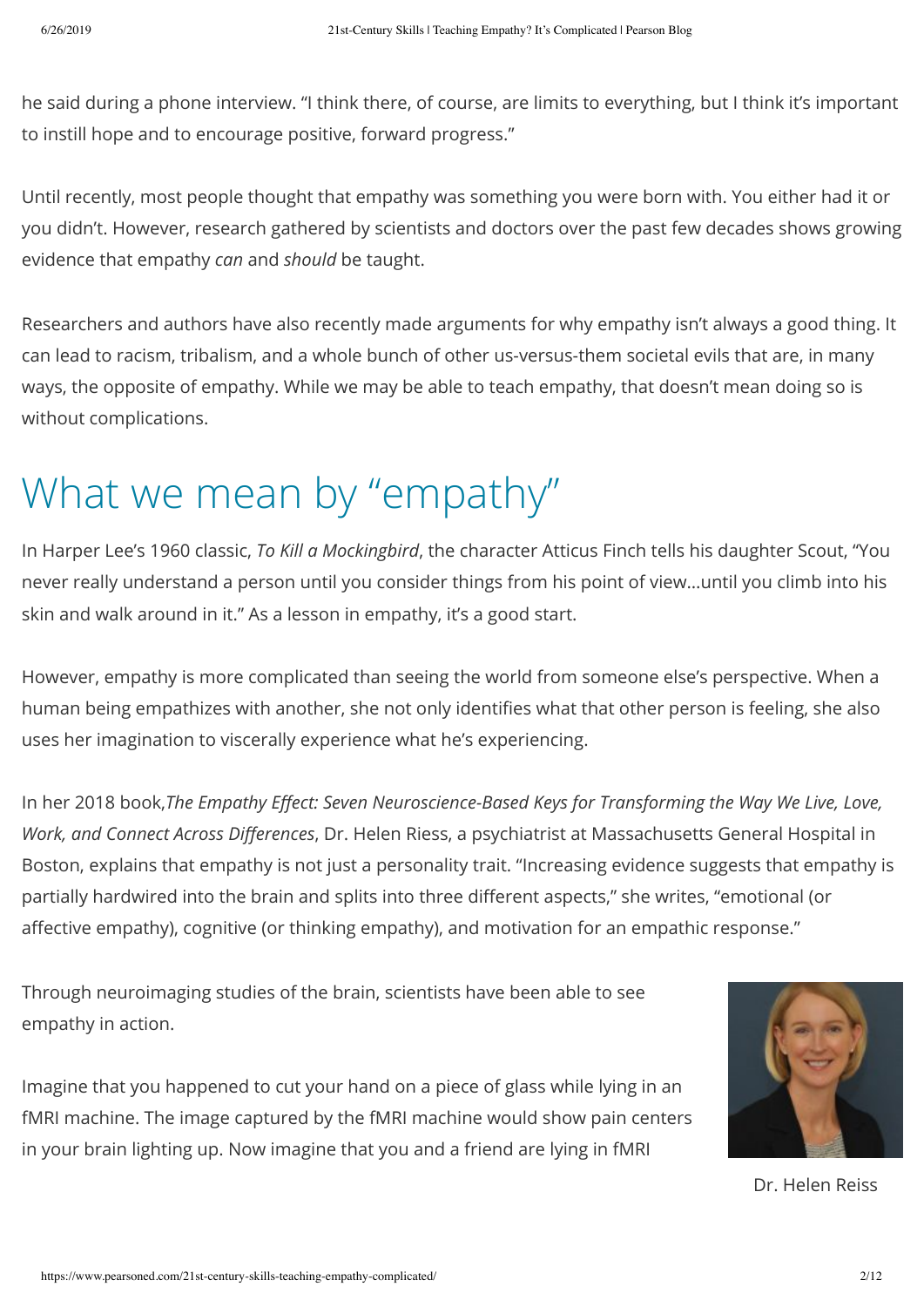machines side-by-side and you see her cut her hand; the pain center in her brain and the one in your brain light up. She's feeling pain and you're imagining-or empathizing with—her pain. Your neurons are mirroring hers.

### Teaching & learning empathy

Walraven credits his increased capacity for an understanding of empathy, in part, to the nonviolent communication (NVC) class he took with the nonprofit Oregon Prison Project (OPP) *[\(http://oregonprisonproject.org/\)](http://oregonprisonproject.org/)* while he was incarcerated. NVC emphasizes the importance of listening with empathy and expressing yourself clearly and honestly.

NVC training, however, is about more than communication skills. "Really, what we're doing is teaching nonviolent thinking," said Xander McSwann, a regional director for OPP. "How to internally, with increasing consistency and ease, recognize the humanity of people around us."

Lawrence, like Walraven, graduated from the OPP nonviolent communication program while in prison and has found the NVC skills he learned to be helpful in his new life outside prison. "I think [NVC] parallels in its ability to help in all facets of life," Lawrence said during a phone interview. "Not that this is the cure-all or that it's for everybody...but I think this is a good practice for being able to have open conversations and relationships...holding space for [others'] pain in ways that you otherwise wouldn't."

Lawrence, who asked to have his last name withheld for privacy reasons, was sentenced to seven-and-ahalf years for armed robbery. He started taking the NVC course because he was struggling to understand and connect with his family and ex-wife after his 14-year-old daughter committed suicide. The course made Lawrence realize that, "…there were choices to be made about how I was going to communicate with them and how I was going to handle my grief and their grief and anger."

Thanks to numerous studies that focus on empathy, there's a plethora of data to support Walraven's and Lawrence's anecdotal evidence. In a January 2016 article *[\(https://psycnet.apa.org/doiLanding?](https://psycnet.apa.org/doiLanding?doi=10.1037%2Fcou0000093) doi=10.1037%2Fcou0000093)* in the *Journal of Counseling Psychology*, "The efficacy of empathy training: A meta-analysis of randomized controlled trials," researchers Emily Teding van Berkhout and John M. Malouff analyzed 18 training programs involving over 1,000 participants. They found that formal empathy training programs were overall effective.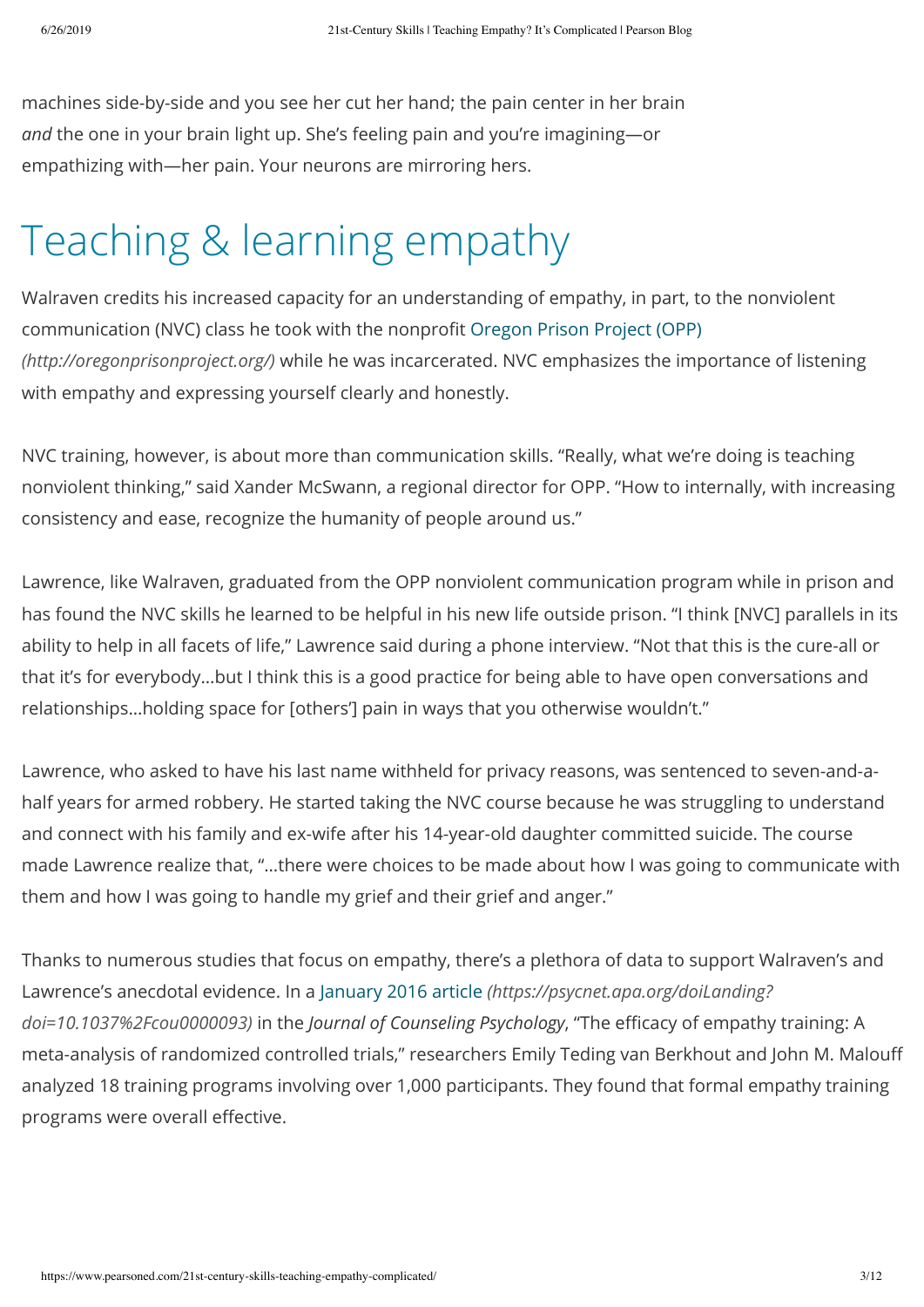Dr. Riess has conducted her own studies on the effects of empathy training for medical professionals. She's found that not only can training increase medical professionals' empathy knowledge, but also that increased empathy can lead to better patient-clinician relationships and improved patient health outcomes.

"It's funny, when I first started giving talks to medical audiences about empathy, I would start my lecture, my talk, with [asking] 'how many people think empathy can be taught?' And 10 years ago, out of 100 people, three would raise their hands. And now when I asked the same question about three people *don't* raise their hands," Dr. Riess said during an interview in her Boston office. "There's been a real shift in perspective about this, and I think it's because we've been able to break down the different components of empathy...we understand, it's not one thing; it's a capacity that takes a lot of different skills."

## Challenges of empathy

In his nearly 300-page book *Against Empathy: The Case for Rational Compassion*, author Paul Bloom argues, among other things, that empathy can be myopic, causing human beings to focus on the singular and specific rather than the greatest amount of good. "[Empathy] can sway us toward the one over the many. This perverse moral mathematics is part of the reason why governments and individuals care more about the little girl stuck in a well than about events that will affect millions or billions."

Empathy is further complicated by the fact that we're much more likely to empathize with people who look, act, and live like us. "...emotional empathy can be weak or absent when someone is from a different neighborhood or a different ethnicity or race, " Dr. Riess writes. "This explains why empathy is not a direct line to morality and can at times be a source of immoral action."

In an interview with NPR *[\(https://www.kazu.org/post/should-we-have-empathy-those-we-hate#stream/0\)](https://www.kazu.org/post/should-we-have-empathy-those-we-hate#stream/0)*, Fritz Breithaupt, the author of a forthcoming book called *The Dark Sides of Empathy*, uses terrorism to illustrate how empathy can lead to evil. "Some terrorists — it's not [a] complete absence of empathy that draws them in. But rather, it's an excess of empathy. They feel the pity. They feel the suffering of their people."

Exercising too much empathy leads some professionals  $-$  such as doctors, nurses, and educators  $-$  to experience empathy burnout, a kind of emotional exhaustion. According to a survey *(https://www.ama*[assn.org/practice-management/physician-health/new-survey-shows-decline-physician-burnout\)](https://www.ama-assn.org/practice-management/physician-health/new-survey-shows-decline-physician-burnout) conducted by